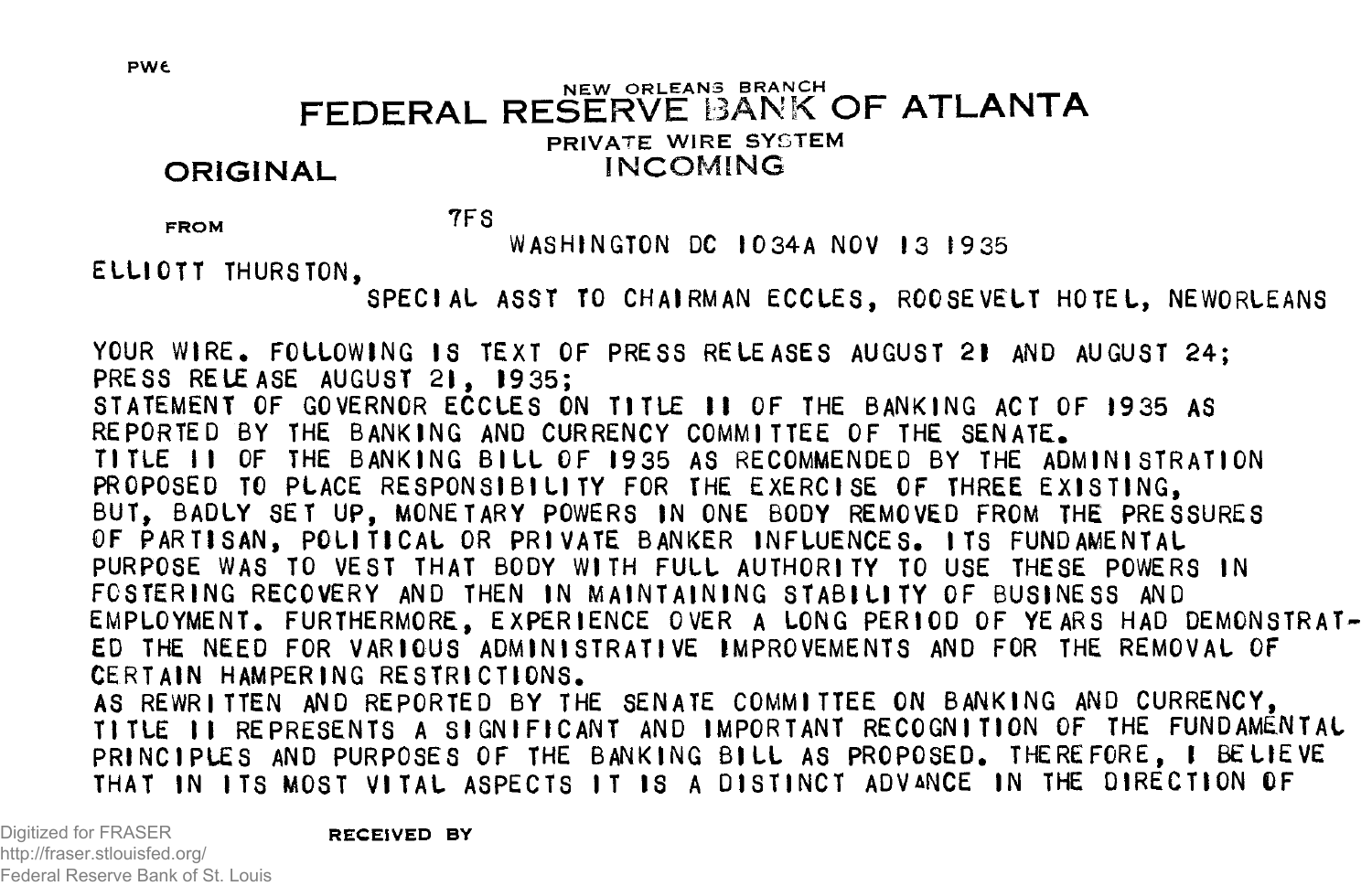#### NEW ORLEANS BRANCH **FEDERAL RESERVE BANK OF ATLANTA**

## PRIVATE WIRE SYSTEM

# **ORIGINAL INCOMING**

**2ND SHEET 7FS WASHINGTON I034A NOV 13 19 35**

#### FROM

**CENTRALIZED RESPONSIBILITY AND AUTHORITY FOR THE EXERCISE OF MONETARY POWERS.**

**FIRST, OPEN MARKET POWERS ARE CONCENTRATED IN A CENTRAL BODY COMPOSED OF THE ENTIRE FEDERAL RESERVE BOARD TOGETHER WITH FIVE GOVERNORS OF THE RESERVE BANKS WHO MUST BE REPRESENTATIVE OF THE VARIOUS SECTIONS OF THE COUNTRY. COMPLETE AUTHORITY IS GIVEN TO THIS BODY TO INITIATE AND ENFORCE OPEN MARKET OPERATIONS: WHEREAS, AT PRESENT THE BOARD HAS NO POWER EITHER TO INITIATE OR ENFORCE, AND ONLY THE NEGATIVE POWER OF VETO.** SECOND, THE BOARD IS GIVEN A BROAD AUTHORITY TO CHANGE RESERVE REQUIREMENTS OF MEMBER BANKS. UNDER EXISTING LAW, THIS POWER CAN ONLY BE USED AFTER THE **DECLARATION BY THE PRESIDENT OF AN EMERGENCY EVERY TIME A CHANGE IS NECESSARY FOR ALL PRACTICAL PURPOSES AN UNWORKABLE ARRANGEMENT. THIRD, THE POWER TO DETERMINE AND MAKE EFFECTIVE DISCOUNT RATES REMAINS WITH THE BOARD. IT IS EVIDENT THAT THIS PRESENTS A SUBSTANTIAL IMPROVEMENT OVER THE EXISTING SITUATION. IT WOULD MAKE IT POSSIBLE FOR THE BOARD AND THE OPEN MARKET COMMITTEE TO FUNCTION IN THE NATIONAL INTEREST BY USING THESE POWERS SO FAR** AS THEY MAY BE EFFECTIVE TOWARDS THE ACHIEVEMENT OF STABILITY IN OUR ECONOMIC **SYSTEM AND THE AVOIDANCE OF DISASTROUS INFLATIONARY AND DEFLATIONARY CYCLES. THIS IS A LONG STEP IN THE DIRECTION OF INTELLIGENT MANAGEMENT OF**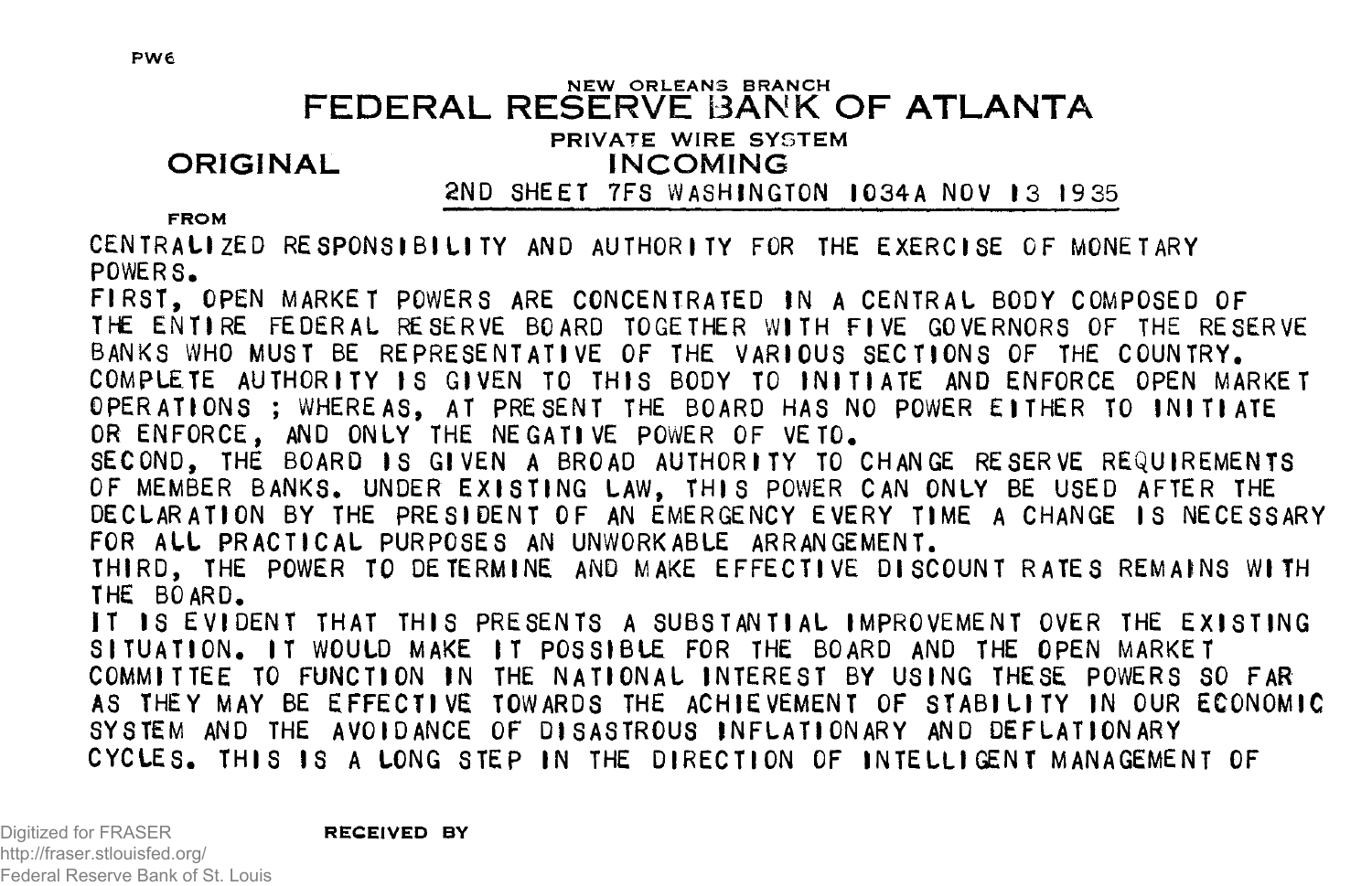#### NEW ORLEANS BRANCH **FEDERAL RESERVE BANK OF ATLANTA**

# PRIVATE WIRE SYGTEM

# **ORIGINAL INCOMING**

**3RD SHEET 7FS WASHINGTON 1034A NOV 13 1935** 

#### FROM

**OUR MONETARY SYSTEM.**

FURTHERMORE, THE BILL AS REPORTED BY THE SENATE COMMITTEE RECOGNIZES THE NEED FOR BROADENING AND LIBERALIZING THE ELIGIBILITY PROVISIONS OF EXISTING **LAW WHICH ARE ENTIRELY UNSUITED TO MEET PRESENT DAY CONDITIONS. LIKEWISE, THE REAL ESTATE LOAN PROVISIONS OF THE NATIONAL BANKING ACT ARE SUBSTANTIALLY IMPROVED.**

**IN ADDITION, THE BOARD WHICH NOW HAS NO VOICE IN THE SELECTION OF THE GOVERNORS OF THE RESERVE BANKS IS GIVEN THE AUTHORITY TO APPROVE OR DISAPPROVE OF THEIR APPOINTMENT.**

IN LESS FUNDAMENTAL RESPECTS I BELIEVE THAT TITLE **II, AS REPORTED BY THE SENATE COMMITTEE, COULD AND SHOULD BE IMPROVED UPON IN THE INTEREST OF** PRACTICAL ADMINISTRATION AND GREATER EFFICIENCY. AS BETWEEN THE BILL AS **ENACTED BY THE HOUSE AND AS PROPOSED BY THE SENATE COMMITTEE, I HAVE EVERY REASON TO BELIEVE THAT A REASONABLY SATISFACTORY MEASURE WILL BE WORKED OUT.**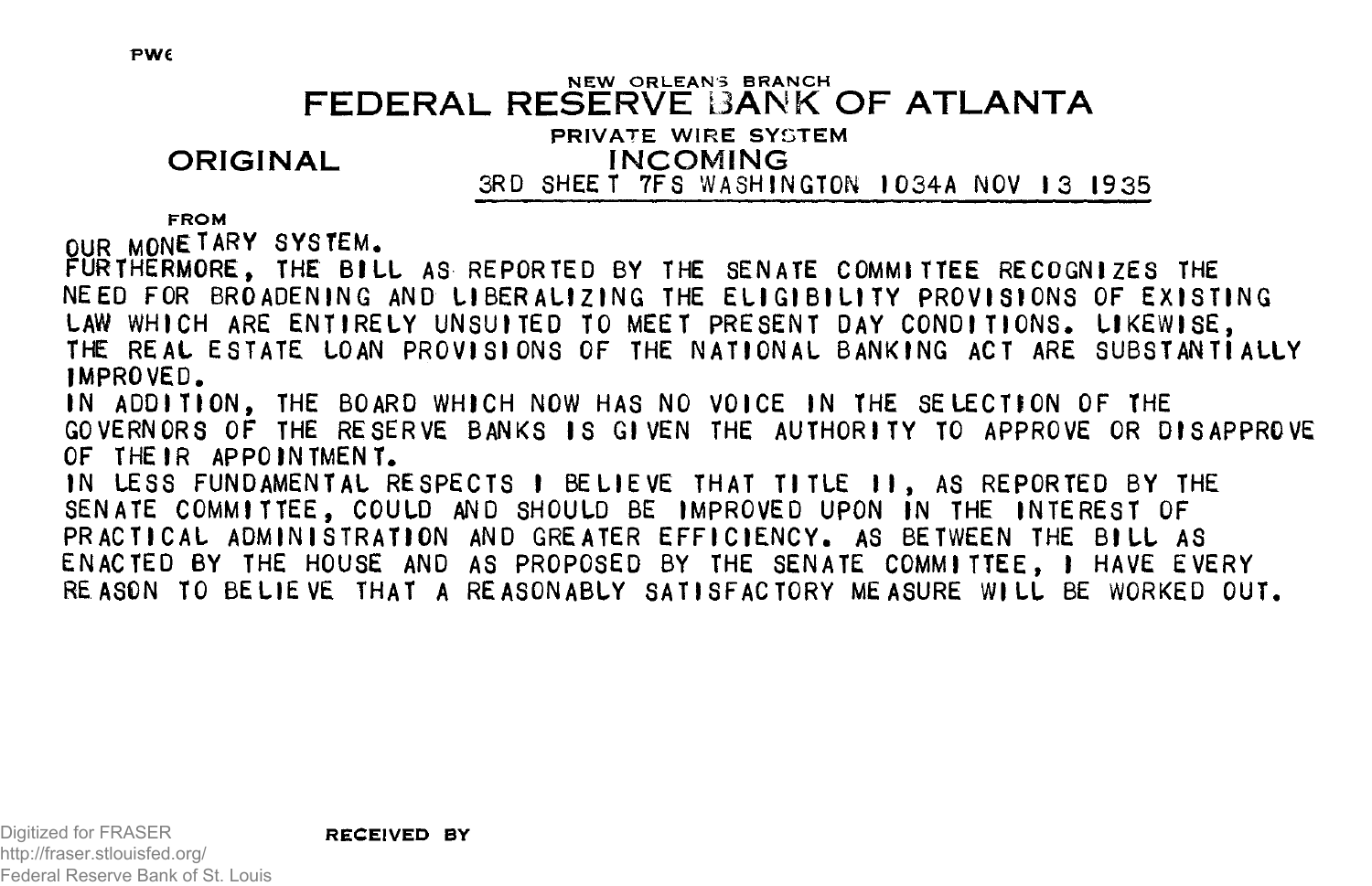# \_ \_ \_ \_ \_ . \_\_ NEW O RLEANS BRANCH **FEDERAL RESERVE** BANK **O F ATLANTA**

**ORIGINAL** PRIVATE WIRE SYSTEM **INCOMING** 

**4TH SHEET 7FS WASHINGTON IO34A NOV 13 35** 

**PRESS RELEASE AUGUST 24. STATEMENT OF GOVERNOR ECCLES. ON SIGNIN G OF THE BANKING ACT OF 1935.** IN MY JUDGEMENT THE BANKING BILL NOW SIGNED BY THE PRESIDENT MARKS AN **IMPORTANT ADVANCE IN THE DEVELOPMENT OF THE COUNTRYS BANKING SYSTEM AND THE ADAPTATION OF MONETARY ADMINISTRATION TO PRESENT DAY CONDITIONS AND NATIONAL NEEDS. IT WAS REALIZED AT THE OUTSET THAT THE MEASURE WAS FAR FROM BEING THE LAST WORD IN CREATING A PERFECT BANKING SYSTEM. IT WAS ALSO REALIZED THAT WIDESPREAD CONTROVERSY WAS UNAVOIDABLE, AS IT ALWAYS HAS BEEN, WHENEVER PROPOSALS HAVE BEEN PUT FORTH INVOUVING MATERIAL CHANGES IN THE BANKING AND MONETARY SYSTEM. THE FUNCTION OF BANKING AND MONEY IS PERHAPS THE MOST IMPORTANT OF ALL IN OUR ENTIRE ECONOMY. IT IS AT THE VERY FOUNDATION OF OUR INTER-DEPENDENT INDUSTRIAL SOCIETY. THE SUBJECT IS COMPLICATED IS DIFFICULT TO UNDERSTAND. IT ALWAYS HAS BEEN AND PRESUMABLY ALWAYS WILL BE BESET BY SHARPLY CONFLICTING THEORIES AND OPINIONS. IN VIEW OF THE INEVITABLE CLASH OF DIVERGENT VIEW POINTS, AND THE INITIAL OPPOSITION TO ANY FEDERAL RESERVE LEGISLATION AT THIS TIME, THE RESULTANT MEASURE SEEMS TO ME TO BE A MOST SATISFACTORY ACCOMPLISHMENT UPON WHICH THE MEMBERS OF THE BANKING AND CURRENCY COMMITTEES OF THE SENATE AND HOUSE AND THE CONFEREES, WHO HAVE WORKED TIRELESSLY AND CONSCIENTIOUSLY TO RECONCILE DIFFERENT POINTS OF VIEW IN ACCORDANCE WITH WHAT THEY BELIEVED**

Digitized for FRASER http://fraser.stlouisfed.org/ Federal Reserve Bank of St. Louis **RECEIVED BY**